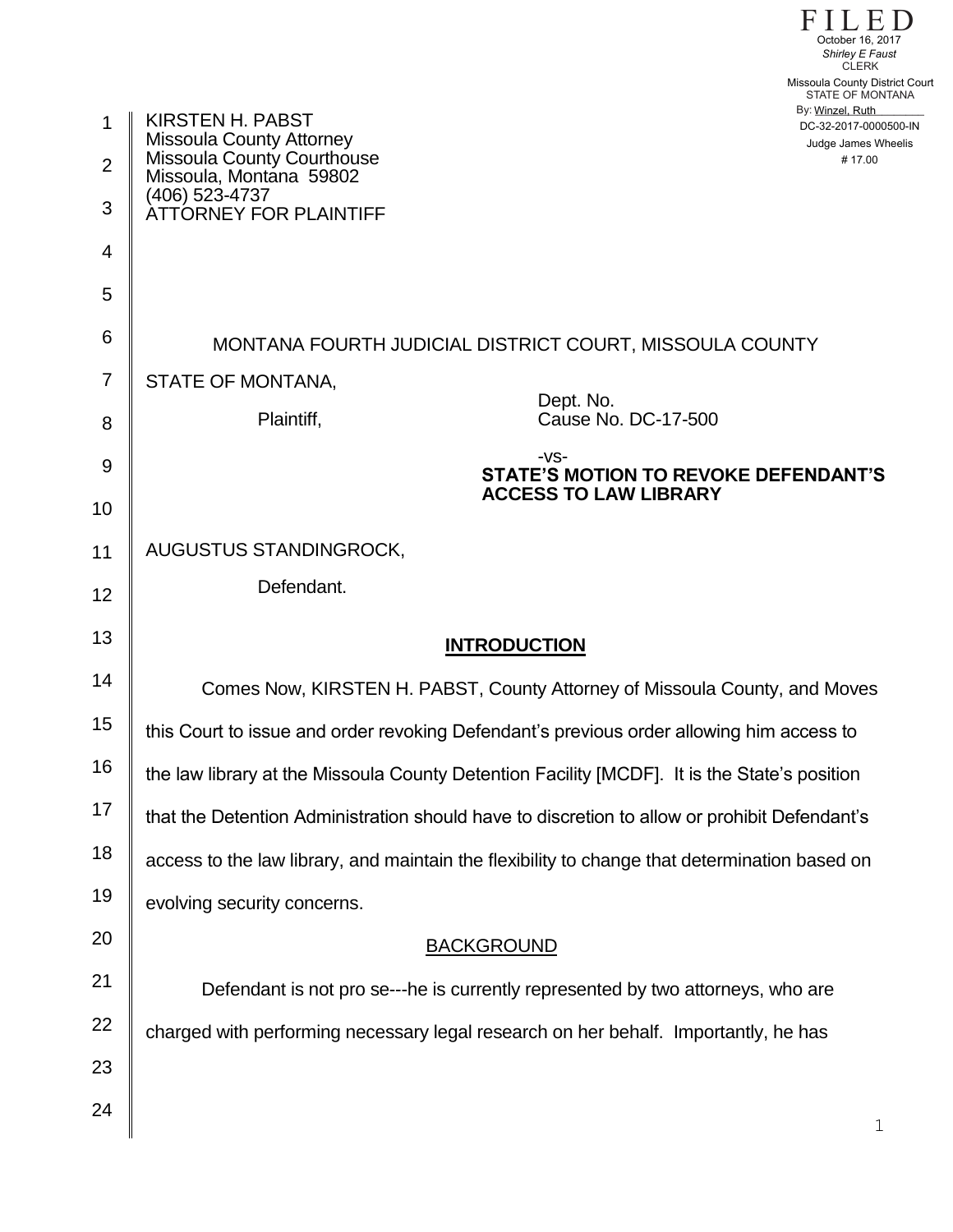1 2 engaged in disruptive and dangerous behaviors while in the MCDF, presenting on-going security concerns for detention staff.

3 4 5 6 7 8 9 10 11 12 13 14 15 16 17 Specifically, on August 20, 2017 Defendant was banging his head on dayroom door. On August 23, 2017, Defendant covered speaker and camera. Officers found him in possession of an illicit pencil and he was holding it as a weapon. On August 31, 2017, Defendant flooded his cell. On September 2, 2017, Defendant again covered his camera. On September 11, 2017, Defendant was involved in a sustained violent incident lasting over two hours. Defendant made a weapon by breaking the handle of a shower brush, sharpening it and then damaged windows with it. Defendant threatening staff and refused to lock-down for nearly 2 hours. He disrupted the entire operation at the detention facility and required them to call in the DRT. On September 13, Defendant refused to lock-down and then challenged a detention officer to fight. On September 19, 2017 Defendant encourage other inmates to "shit on, stab and kill guards. You can take them." On September 26, 2017 Defendant was in possession of another illicit pencil which

18 officers believe he had taken from a visit with mental health provider in indoor rec.

19 20 On October 10, 2017, Defendant again refused to lock-down after being requests by several officers. He was caught with a full sized pencil in the waistband of his pants.

21 22 23 Defendant has been written up for Threats of bodily harm or death; Dangerous contraband; Disobeying direct orders; Interfering with Staff members in the performance of duties; Disruptive conduct; and Being in an unauthorized area.

24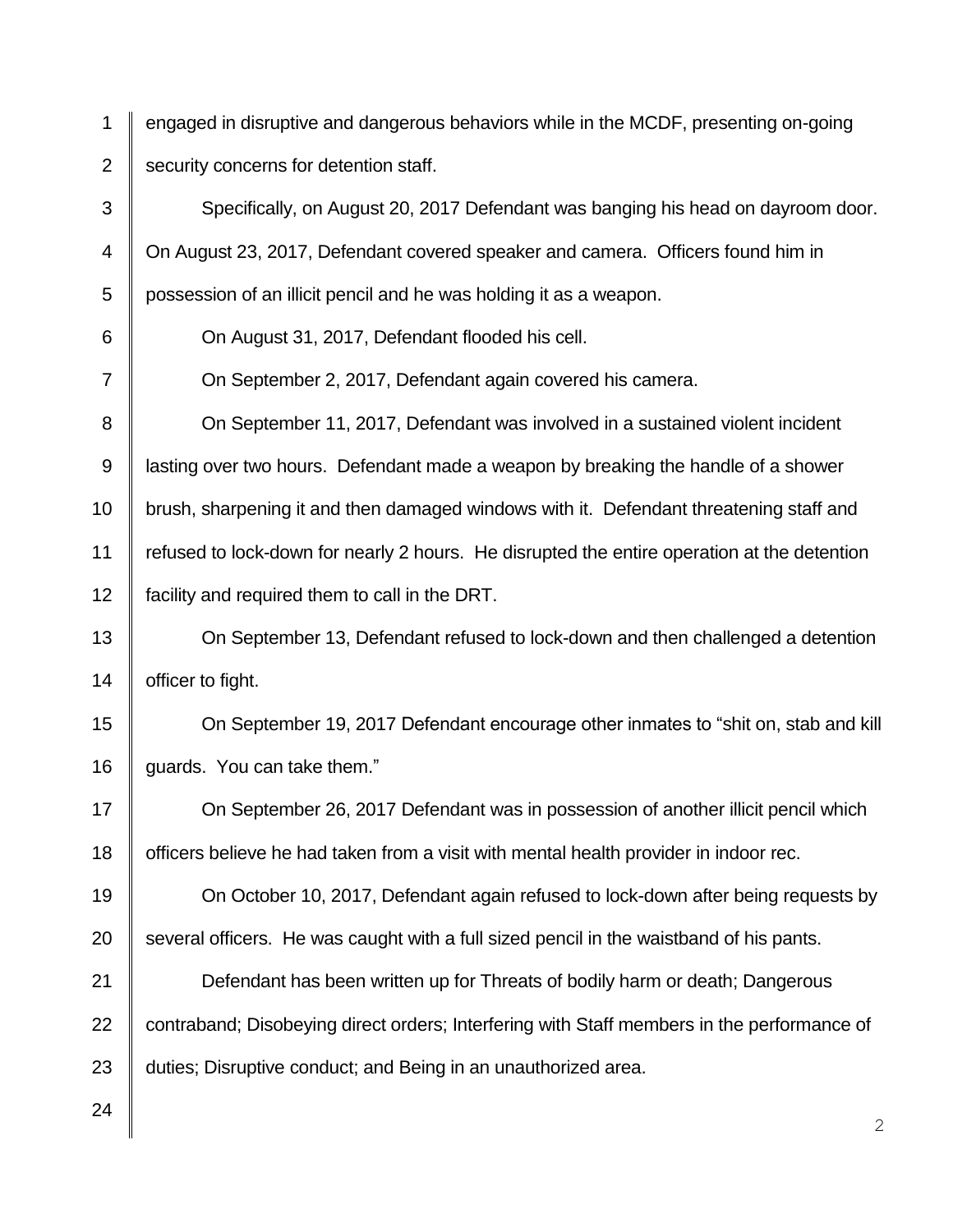| 1                | Throughout his stay, Defendant has tried to harm officers, threatened to harm             |
|------------------|-------------------------------------------------------------------------------------------|
| $\mathbf{2}$     | officers, destroyed property, and has been caught with a sharpened pencil at least three  |
| 3                | times. It is clear he intends on continuing on this path. Detention staff has warned him, |
| 4                | taken away privileges, limited his movement and has had to put him in restraints and      |
| 5                | MAX for his and their protection. This Court should defer to those responsible for the    |
| 6                | safety of inmates and smooth administration of the MCDF on whether Defendant should       |
| $\overline{7}$   | be granted additional movement within the facility thereby exacerbating and already       |
| 8                | concerning safety risk.                                                                   |
| $\boldsymbol{9}$ | Defendant's attorney, Colin Stephens, has been contacted and objects to the               |
| 10               | State's Motion.                                                                           |
| 11               | DATED this 15th day of October, 2017.                                                     |
| 12               |                                                                                           |
| 13               | /s/ Kirsten H. Pabst<br><b>KIRSTEN H. PABST</b>                                           |
| 14               | <b>Missoula County Attorney</b>                                                           |
| 15               |                                                                                           |
| 16               |                                                                                           |
| 17               |                                                                                           |
| 18               |                                                                                           |
| 19               |                                                                                           |
| 20               |                                                                                           |
| 21               |                                                                                           |
| 22               |                                                                                           |
| 23               |                                                                                           |
| 24               |                                                                                           |